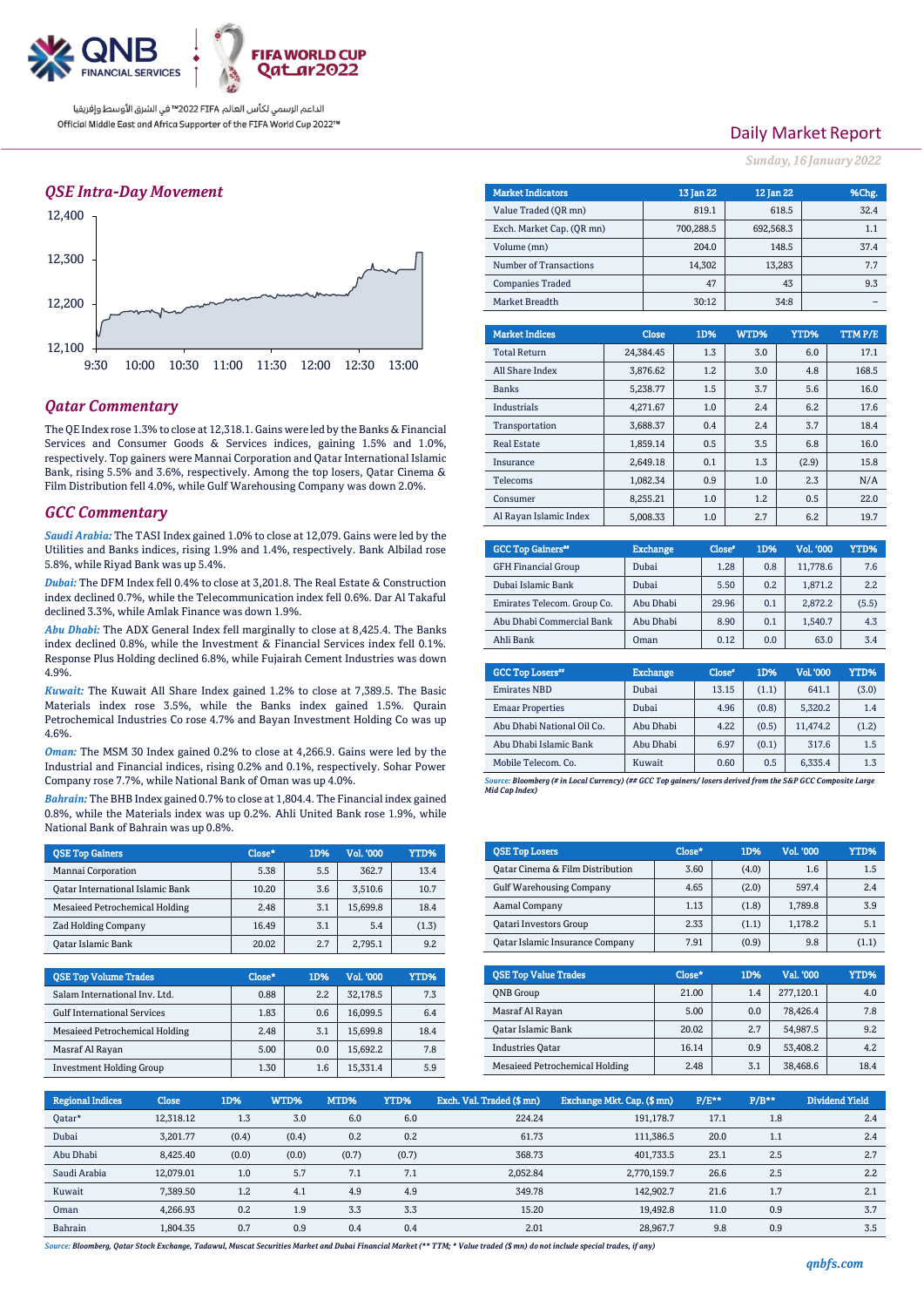

# Daily Market Report

#### *Sunday, 16 January 2022*

#### *Qatar Market Commentary*

- The QE Index rose 1.3% to close at 12,318.1. The Banks & Financial Services and Consumer Goods & Services indices led the gains. The index rose on the back of buying support from foreign shareholders despite selling pressure from Qatari GCC and Arab shareholders.
- Mannai Corporation and Qatar International Islamic Bank were the top gainers, rising 5.5% and 3.6%, respectively. Among the top losers, Qatar Cinema & Film Distribution fell 4.0%, while Gulf Warehousing Company was down 2.0%.
- Volume of shares traded on Thursday rose by 37.4% to 204mn from 148.5mn on Wednesday. Further, as compared to the 30-day moving average of 121.2mn, volume for the day was 68.3% higher. Salam International Inv. Ltd. and Gulf International Services were the most active stocks, contributing 15.8% and 7.9% to the total volume, respectively.

| <b>Overall Activity</b>        | Buy %* | Sell %* | Net (OR)          |
|--------------------------------|--------|---------|-------------------|
| Qatari Individuals             | 22.38% | 34.91%  | (102, 615, 503.0) |
| <b>Oatari Institutions</b>     | 20.56% | 48.11%  | (225, 637, 248.8) |
| Oatari                         | 42.94% | 83.01%  | (328.252.751.8)   |
| <b>GCC</b> Individuals         | 0.40%  | 0.63%   | (1,909,864.6)     |
| <b>GCC</b> Institutions        | 1.52%  | 1.70%   | (1,519,077.9)     |
| GCC                            | 1.91%  | 2.33%   | (3,428,942.4)     |
| Arab Individuals               | 6.97%  | 7.98%   | (8,245,472.4)     |
| Arab Institutions              | 0.00%  | 0.00%   |                   |
| Arab                           | 6.97%  | 7.98%   | (8,245,472.4)     |
| Foreigners Individuals         | 1.77%  | 2.06%   | (2,286,261.5)     |
| <b>Foreigners Institutions</b> | 46.40% | 4.62%   | 342,213,428.2     |
| <b>Foreigners</b>              | 48.18% | 6.68%   | 339,927,166.7     |

*Source: Qatar Stock Exchange (\*as a % of traded value)*

## *Ratings, Earnings Releases, Global Economic Data and Earnings Calendar*

### Ratings Updates

| Agency               | <b>Market</b> | Type*                           | Old Rating | New Rating    | <b>Rating Change</b> | <b>Outlook</b> | Outlook Change |
|----------------------|---------------|---------------------------------|------------|---------------|----------------------|----------------|----------------|
| Capital Intelligence | Saudi Arabia  | Foreign Currency Outlook        | -          | <b>STABLE</b> |                      | -              |                |
| Capital Intelligence | Saudi Arabia  | Foreign Currency Outlook        |            | <b>STABLE</b> | -                    | -              |                |
| Capital Intelligence | Saudi Arabia  | <b>Foreign Currency Outlook</b> |            | <b>STABLE</b> |                      | -              |                |
| Capital Intelligence | Saudi Arabia  | Foreign Currency Outlook        |            | <b>STABLE</b> |                      | -              |                |
| Capital Intelligence | Saudi Arabia  | <b>Foreign Currency Outlook</b> |            | <b>STABLE</b> |                      | -              |                |
| Capital Intelligence | Saudi Arabia  | Foreign Currency Outlook        | -          | <b>STABLE</b> |                      | -              |                |
| Capital Intelligence | Saudi Arabia  | <b>Foreign Currency Outlook</b> |            | <b>STABLE</b> |                      | -              |                |
| Capital Intelligence | Saudi Arabia  | <b>Foreign Currency Outlook</b> |            | <b>STABLE</b> |                      | -              |                |
|                      |               |                                 |            |               |                      |                |                |

#### *Source: News reports, Bloomberg*

#### Earnings Releases

| Company                         | <b>Market</b> | <b>Currency</b> | Revenue (mn)<br>402021   | % Change<br>YoY | <b>Operating Profit</b><br>$(mn)$ 402021 | % Change<br>YoY          | <b>Net Profit</b><br>(mn) 402021 | % Change YoY |
|---------------------------------|---------------|-----------------|--------------------------|-----------------|------------------------------------------|--------------------------|----------------------------------|--------------|
| Dhofar Tourism                  | Oman          | <b>OMR</b>      | $\overline{\phantom{a}}$ | N/A             | $\overline{\phantom{a}}$                 | $\overline{\phantom{a}}$ | (1.4)                            | N/A          |
| Oman Qatar Insurance            | Oman          | <b>OMR</b>      | 31.3                     | 0.2%            | $\overline{\phantom{a}}$                 | $\overline{\phantom{a}}$ | 3.1                              | 47.3%        |
| National Detergent              | Oman          | <b>OMR</b>      | 17.8                     | $-12.9%$        | $\overline{\phantom{a}}$                 | $\overline{\phantom{a}}$ | (0.1)                            | N/A          |
| Arabia Falcon Insurance Company | Oman          | <b>OMR</b>      | 20.4                     | 11.8%           | $\equiv$                                 | $\overline{\phantom{0}}$ | 1.7                              | 1.5%         |
| Takaful Oman Insurance          | Oman          | <b>OMR</b>      | 17.6                     | $-6.4%$         | $\overline{\phantom{a}}$                 | $\overline{\phantom{a}}$ | (4.9)                            | N/A          |
| Muscat Insurance Co.            | Oman          | <b>OMR</b>      | 13.8                     | $-17.9%$        | $\overline{\phantom{a}}$                 | $\overline{\phantom{a}}$ | 0.7                              | 91.0%        |

*Source: Company data, DFM, ADX, MSM, TASI, BHB. (#Values in Thousands, \*Financial for FY2020, \*\* Financial for)*

### Global Economic Data

| Date  | <b>Market</b> | <b>Source</b>                           | <b>Indicator</b>                 | Period     | <b>Actual</b> | <b>Consensus</b> | <b>Previous</b> |
|-------|---------------|-----------------------------------------|----------------------------------|------------|---------------|------------------|-----------------|
| 01/14 | <b>UK</b>     | UK Office for National Statistics       | <b>Industrial Production MoM</b> | Nov        | 1.00%         | 0.20%            | $-0.50%$        |
| 01/14 | <b>UK</b>     | UK Office for National Statistics       | <b>Industrial Production YoY</b> | Nov        | 0.10%         | 0.50%            | 0.20%           |
| 01/14 | <b>UK</b>     | UK Office for National Statistics       | Manufacturing Production MoM     | Nov        | 1.10%         | 0.20%            | 0.10%           |
| 01/14 | <b>UK</b>     | UK Office for National Statistics       | Manufacturing Production YoY     | Nov        | 0.40%         | $-0.30%$         | 1.10%           |
| 01/14 | <b>UK</b>     | UK Office for National Statistics       | <b>Construction Output MoM</b>   | Nov        | 3.50%         | 0.60%            | $-1.70%$        |
| 01/14 | <b>UK</b>     | UK Office for National Statistics       | <b>Construction Output YoY</b>   | <b>Nov</b> | 6.80%         | 3.10%            | 4.30%           |
| 01/14 | France        | <b>INSEE National Statistics Office</b> | <b>CPI EU Harmonized MoM</b>     | Dec F      | 0.20%         | 0.20%            | 0.20%           |
| 01/14 | France        | <b>INSEE National Statistics Office</b> | <b>CPI EU Harmonized YoY</b>     | Dec F      | 3.40%         | 3.40%            | 3.40%           |
| 01/14 | France        | <b>INSEE National Statistics Office</b> | <b>CPI MoM</b>                   | Dec F      | 0.20%         | 0.20%            | 0.20%           |
| 01/14 | France        | <b>INSEE National Statistics Office</b> | <b>CPI YoY</b>                   | Dec F      | 2.80%         | 2.80%            | 2.80%           |
| 01/13 | Japan         | Bank of Japan                           | Money Stock M2 YoY               | Dec        | 3.70%         | 3.80%            | 4.00%           |
| 01/13 | apan)         | Bank of Japan                           | Money Stock M3 YoY               | Dec        | 3.40%         | 3.50%            | 3.50%           |
| 01/14 | Japan         | Bank of Japan                           | PPI YoY                          | Dec        | 8.50%         | 8.80%            | 9.20%           |
| 01/14 | apan)         | Bank of Japan                           | PPI MoM                          | Dec        | $-0.20%$      | 0.30%            | 0.70%           |
| 01/14 | China         | National Bureau of Statistics           | <b>Trade Balance</b>             | Dec        | \$94.46b      | \$73.95b         | \$71.72b        |
| 01/14 | China         | National Bureau of Statistics           | <b>Exports YoY</b>               | Dec        | 20.90%        | 20.00%           | 22.00%          |
| 01/14 | China         | National Bureau of Statistics           | <b>Imports YoY</b>               | Dec        | 19.50%        | 27.80%           | 31.70%          |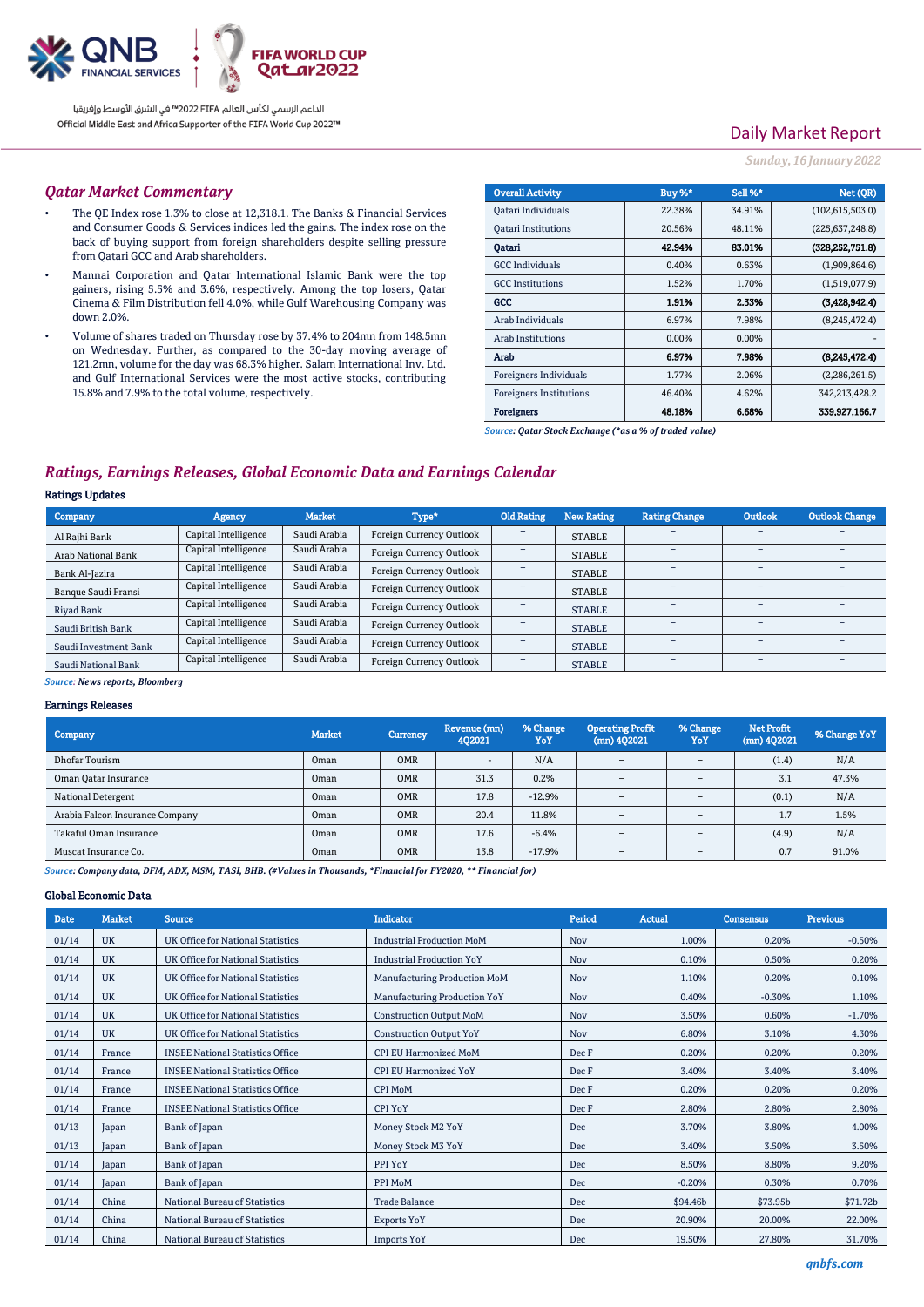

# Daily Market Report

*Sunday, 16 January 2022*

| <b>Date</b> | <b>Market</b> | <b>Source</b>                         | <b>Indicator</b>         | Period | Actual         | <b>Consensus</b>         | <b>Previous</b> |
|-------------|---------------|---------------------------------------|--------------------------|--------|----------------|--------------------------|-----------------|
| 01/14       | China         | <b>Customs General Administration</b> | <b>Trade Balance CNY</b> | Dec    | 604.68b        | 453.70b                  | 460.68b         |
| 01/13       | India         | Directorate General of Commercial     | Trade Balance            | Dec    | $-$ \$21700.0m | $-$ \$21990.0m           | $-$22910.0m$    |
| 01/13       | India         | Directorate General of Commerc        | Exports YoY              | Dec    | 38.90%         | $- -$                    | 27.20%          |
| 01/13       | India         | Directorate General of Commerc        | <b>Imports YoY</b>       | Dec    | 38.60%         | $\overline{\phantom{a}}$ | 56.60%          |

*Source: Bloomberg (s.a. = seasonally adjusted; n.s.a. = non-seasonally adjusted; w.d.a. = working day adjusted)*

#### Earnings Calendar

| <b>Tickers</b> | <b>Company Name</b>                     | Date of reporting 4Q2021 results | No. of days remaining | <b>Status</b> |
|----------------|-----------------------------------------|----------------------------------|-----------------------|---------------|
| <b>QIBK</b>    | <b>Qatar Islamic Bank</b>               | 16-Jan-22                        | 0                     | Due           |
| QFLS           | Qatar Fuel Company                      | 18-Jan-22                        |                       | Due           |
| CBQK           | The Commercial Bank                     | 19-Jan-22                        |                       | Due           |
| QIIK           | <b>Qatar International Islamic Bank</b> | 24-Jan-22                        | 8                     | Due           |
| <b>GWCS</b>    | <b>Gulf Warehousing Company</b>         | 25-Jan-22                        |                       | Due           |
| <b>NLCS</b>    | Alijarah Holding                        | 27-Jan-22                        | 11                    | Due           |
| <b>MARK</b>    | Masraf Al Rayan                         | 30-Jan-22                        | 14                    | Due           |

*Source: QSE*

#### *Qatar*

ABQK posts 5.4% YoY increase but 12.6% QoQ decline in net profit in 4Q2021, in-line with our estimate – Ahli Bank's (ABQK) net profit rose

5.4% YoY (but declined 12.6% on QoQ basis) to QR188.9mn in 4Q2021, in line with our estimate of QR190.1mn (variation of -0.6%). Net Interest Income decreased 5.6% YoY and 7.3% QoQ in 4Q2021 to QR252.6mn. The company's total operating income came in at QR317mn in 4Q2021, which represents a decrease of 14.2% YoY (-7.6% QoQ). The bank's total assets stood at QR48.1bn at the end of December 31, 2021, up 1.1% YoY. However, on QoQ basis the bank's total assets decreased 1%. Loans and advances to customers were QR33.6bn, registering a rise of 0.2% YoY at the end of December 31, 2021. However, on QoQ basis loans and advances to customers decreased 5.9%. Customer deposits rose 3.7% YoY to reach QR27.9bn at the end of December 31, 2021. However, on QoQ basis customer deposits fell 2.3%. EPS amounted to QR0.294 in FY2021 as compared to QR0.280 in FY2020. The bank has recommended a QR 0.15 cash dividend, as well as 5% bonus shares (1 for every 20 shares held) dividend for 2021. Commenting on the results, Hassan Ahmed AlEfrangi, ABQK's CEO said, "The Bank achieved a steady performance in a challenging environment. We are pleased to report consistent profit growth driven by operating income. As a testimony to our stable performance, Moody's has affirmed Ahlibank's A2/Prime-1 deposit ratings. Fitch Ratings has also affirmed Ahlibank's Long Term Issuer Default Rating (IDR) at 'A'. Al Efrangi also said, "The two strategic initiatives during the current year were significant milestones in the history of the Bank. First was the issuance of \$300mn Additional Tier 1 Capital in the international markets at a competitive coupon rate. Second was the successful completion of the fifth bond issuance for \$500mn under its \$2bn EMTN Program in the international debt capital markets. The issue was launched and completed on 29 June 2021. The competitive coupon rate was supplemented by a healthy geographical spilt of international investors. This is a vote of confidence from international investors not only for Ahlibank but also for Qatar." AlEfrangi added that the Bank is focused on customer service and business development. Ahlibank is spearheading its digital transformation with tech-driven solutions built to enhance the value proposition of our offerings to our customers, at the same time engagement with customers and giving them personal service and attention has been the key differentiator for us. The focus on Qatarisation will continue in line with Qatar National Vision 2030.Commenting on the results, Sheikh Faisal bin AbdulAziz bin Jassem Al Thani, Chairman of Ahlibank stated, "Ahlibank's steady financial performance proved the Bank's stability. The Bank continues to maintain high levels of stable and long term funding with capital levels that will support and sustain growth going forward". The Chairman further added: "We take this opportunity to thank our customers for their continuous loyalty towards Ahlibank, shareholders for their ongoing commitment, management and staff for all their dedication and Qatar Central Bank for

their esteemed guidance and support." (QSE, QNBFS Research, Peninsula Qatar)

- DHBK announces the successful inaugural transaction in the Swiss market – Doha Bank (DHBK) announced the successful inaugural transaction in the Swiss market on January 13, 2022. DHBK closed the 2 year transaction of CHF175mn, with a coupon of 0.465%. The Joint Lead Managers were Credit Suisse and Deutsche Bank, while the allocation was made to 42 high quality investors divided as follows: 90% asset managers, 6% private banks, 3% pension funds, 1% insurance companies. ISIN: CH1160112814, Settlement date: January 24, 2022, Maturity date: January 24, 2024. (QSE)
- Qatar's CPI edges up in December Qatar's Consumer Price Index (CPI) witnessed a marginal increase of 0.65% in December compared to the previous month (November 2021), reaching at 102.14 points. When compared on annual basis, the consumer prices in Qatar (as per the general CPI index) in December have also increased by 6.47% compared to the CPI of the same month in 2020, data released by the Planning and Statistics Authority (PSA) showed. The PSA added that the average rate of change between 2021 and 2020 stood at 2.3%.An month-on-month analysis of the CPI for December 2021 compared with CPI of November 2021, showed that there were six main groups, where respective indices in this month have increased, namely: "Recreation and Culture" by 4.89%, "Communication" by 1.27%, "Clothing and Footwear" by 0.55%, "Housing, Water, Electricity and other Fuel" by 0.52%, "Transport" by 0.12%, and a slight increase in "Miscellaneous Goods and Services" by 0.05%. (Peninsula Qatar)
- Gulf Warehousing Co. to disclose its annual financial results on January 25 – Gulf Warehousing Co. will disclose its financial statement for the period ending December 31, 2021 on January 25, 2022. (QSE)
- Mekdam Holding Group to disclose its annual financial results on January 27 – Mekdam Holding Group will disclose its financial statement for the period ending December 31, 2021 on January 27, 2022. (QSE)
- Qatari Investors Group to disclose its annual financial results on February 01 – Qatari Investors Group will disclose its financial statement for the period ending December 31, 2021 on February 01, 2022. Further, Qatari Investors Group announced that the conference call with the investors to discuss the financial results for the annual 2021 will be held on February 06, 2022 at 02:00 PM, Doha Time. (QSE)
- Aamal opens nominations for its board membership 2022 Aamal announced the opening of nominees for the board memberships, years from 2022 to 2024. Applications will be accepted starting from January 16, 2022, till 04:00 PM of January 30, 2022. (QSE)
- Confirmation of credit rating of Qatar International Islamic Bank at A2/Prime-1 by Moody's – Qatar International Islamic Bank has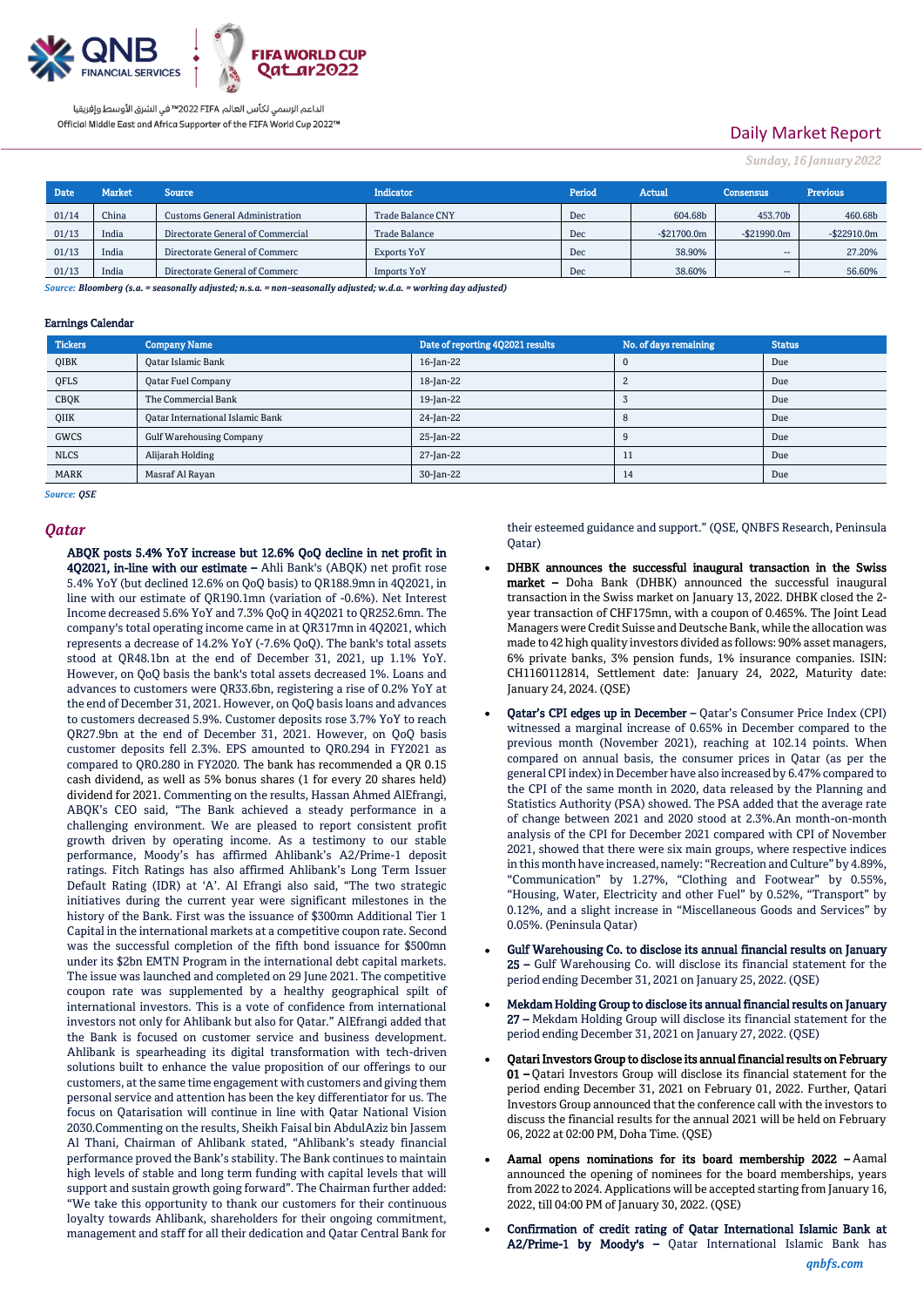

announced that Moody's has confirmed the credit rating at A2/Prime-1 with a stable outlook. (OSE)

- Earnings expectations lift sentiments; M-cap adds QR21bn The expectations of robust financial performance of the listed companies had its influence on the Qatar Stock Exchange, thus reflecting in 359 points accretion in index and QR21bn in capitalization this week. Foreign funds' net buying increased substantially to lift the 20-stock Qatar Index by as much as 3% this week which saw QNB Group, the country's largest lender, report QR13.21bn net profit for the year ended 2021. The banking and real estate sectors witnessed higher than average demand this week which saw the Qatar Economic Outlook's (QEO) assertion that the revival of the non-oil sector to aid Qatar's strong economic growth this year. More than 87% of the traded constituents extended gains in the main market this week which saw the QEO forecast that Doha may witness imported and domestic inflation of 2%-3.5% during 2021-23. (Gulf-Times.com)
- QEO: QCB's high global reserves indicate its creditworthiness The Qatar Central Bank's (QCB) international reserves constituted 624% of the currency issued in November 2021, much higher than the mandated 100%, indicating the central bank's creditworthiness, according to the Qatar Economic Outlook (QEO). The level of total international reserves and foreign currency liquidity amounted to QR209.6bn in November 2021, equivalent to \$57.6bn, of which about 72.9% are official reserves, the Planning and Statistics Authority said in its outlook. During the period November 2020 to November 2021, the monetary base increased by an average of 14%, as this increase derived from an average increase of 4.4 percentage points in the issued currency, as well as from an increase in commercial bank deposits (others) with the central bank by 2.4 percentage points (not including required reserve or excess reserve). The measures taken by the QCB to confront the financial challenges faced the Qatari economy during the period (2016 through November 2021), including the repercussions of fluctuations in oil and gas prices, the Gulf crisis, and measures to contain Covid-19, led to an increase in its balance sheet by about QR82bn during the same period, equivalent to \$22.5bn, including \$11.8bn since the onset of the Covid-19 (January 2020). The report said the management of domestic liquidity during 2020 was formulated on an increase in the monetary base by 28.6%, through an increase in the currency issued by 8.1 percentage points, and an increase in commercial bank deposits in the central bank by 20.5 percentage points. In regard to the measures taken by the QCB to deal with the repercussions of Covid-19 during April 2020-November 2021, they are relatively different from the measures taken during the blockade in terms of both size and rate of change, as the QCB increased its deposits with local banks during the first quarter of 2020 as a precautionary measure to counteract any pressure in local liquidity. (Gulf-Times.com)
- Indosat Ooredoo Hutchison inks distribution deal with RedOne Indosat Ooredoo Hutchison has started a partnership with Merah Satu Indonesia, a unit of Malaysian operator RedOne Network Malaysia. Under the agreement, Merah Satu will sell, distribute and market Indosat Ooredoo Hutchison products and services, including Prime packages from IM3 Ooredoo Postpaid. (Bloomberg)
- Qatar Chamber completes over 59,600 electronic transactions last year Qatar Chamber has continued its efforts to support and develop the private sector and provide its services to the Qatari business community, despite the economic repercussions of the COVID-19 pandemic, said Qatar Chamber (QC) General Manager, Saleh bin Hamad Al Sharqi. It completed over 59,600 electronic transactions last year. The year 2021 has been rife with achievements, events and activities that were held by the Chamber in view of its key role in promoting the private sector and its contribution to economic activity and sustainable development in line with the Qatar National Vision 2030, elaborated Saleh bin Hamad Al Sharqi in the January 2022 issue of Al Moltaqa magazine. (Peninsula Qatar)
- FocusEconomics: Large fiscal surplus is seen in Qatar this year; total spending to rise  $-$  A large fiscal surplus is seen in Qatar this year, FocusEconomics said and noted total spending is seen rising close to 5% due to the World Cup outlays, while a small fiscal deficit is projected. Qatar has based its 2022 budget on a conservative assumption of a \$55/barrel oil price, up from \$40 in 2021. Qatar's budget for 2022 has estimated expenditure at QR204.3bn, while total revenue will be

### Daily Market Report

*Sunday, 16 January 2022*

QR196bn, up 22.4% on 2021. The "expected deficit" has been estimated at QR8.3bn. QR74bn has been allocated for major projects out of the total expenditures of the general budget for 2022, as the state continues to complete public projects in accordance with pre-prepared plans and strategies. "GDP growth should gain speed this year, thanks to a boost to government spending and visitor arrivals from the FIFA World Cup scheduled for late 2022, ongoing gas sector investment and improved relations with Gulf neighbours," FocusEconomics said and noted that a "snapback of restrictions due to new Covid-19 variants remains a key risk." FocusEconomics' researchers see a 4.1% rise in GDP in 2022, which is up 0.1 percentage points from last month's forecast, and 2.6% growth in 2023. (Gulf-Times.com)

- Qatari financial institutions, fintech collaborations would lead to customer value advantage, says Seetharaman – The College of Islamic Studies at Hamad Bin Khalifa University recently hosted the '6th CEOs and Islamic Finance Leaders Roundtable' virtually under the theme 'Digital Transformation Enablers and Prospects – Are Qatari Financial Institutions Ready to Embrace FinTech?'. Seetharaman said the fourth industrial revolution combines advanced technologies in innovative ways, dramatically reshaping the way people live, work, and relate to one another. "Various industries are getting redefined; the health sector can be re-imagined; the workspace is undergoing changes; robotics and artificial intelligence are going to play important roles and the customer will be more empowered in the digital environment. Banks need to manage the change by redefining their business models and to manage various stakeholders such as customers, regulator and shareholders," he said. On fintech developments, Seetharaman said, "Financial institutions worldwide are realizing that they need to focus on a different sort of innovation, better technology, modernize infrastructure, and improve customer experience. Retail can monetize data using big data analytics. Fintech is one of the developments arising from the fourth industrial revolution. Fintech is the application of technology and innovation to solve the needs of consumers and firms in the financial space – think credit cards, online banking, and blockchain-powered crypto currencies." He said fintech startups are not only spearheading innovation but are also prompt banks and financial institutions to explore new technologies and invest in digital service delivery channels. (Gulf-Times.com)
- Qatar Chamber reviews investment opportunities in Turkey's Shanley Urfa – Qatar Chamber First Vice-Chairman Mohamed bin Twar Al Kuwari met with President of Turkey's Shnley Urfa Province Zine El Abidine Beyazgul at the Chamber's headquarters. The meeting touched on the economic and commercial relations and ways to enhancing them and the investment opportunities available in the Turkish province. For his part, bin Twar welcomed the delegation's visit, praising the close relations between Qatar and Turkey at all levels and in all fields. (Peninsula Qatar)
- Qatar-Philippines trade for 9M 2021 stands at \$179.02mn Bilateral merchandise trade between Qatar and the Philippines in the first nine months of 2021 stood at \$179.02mn, according to the Department of Trade and Industry (DTI) in the Philippines. Based on Philippine Statistics Authority (PSA) data as cited and processed by the Export Marketing Bureau (EMB), the DTI also recorded an upward trajectory in Qatar-Philippines bilateral trade from \$214.02mn in 2019 to \$232.89mn in 2020. In a statement to Gulf Times Friday, the DTI noted that the Philippines' total exports to Qatar in 2020 amounted to \$45.19mn. (Gulf-Times.com)
- MoCI undersecretary heads Qatar delegation in Future Minerals Forum in Riyadh – Sultan bin Rashid al-Khater, Undersecretary of the Ministry of Commerce and Industry, headed Qatar's delegation participating in the Future Minerals Forum, which concludes Thursday in Riyadh. Within the framework of the summit, al-Khater took part in the proceedings of the ministerial-level round table, which featured discussions on the future of sustainable minerals in the region, in addition to defining the necessary agenda to move forward. Al-Khater participated in the 8th Consultative Meeting of Arab Ministers for Mineral Resources organised by the Arab Industrial Development, Standardisation and Mining Organisation, in cooperation with the Saudi Ministry of Industry and Mineral Resources. The meeting addressed current and future projects to support the Arab mining sector, and tackled enhancing its added value, in addition to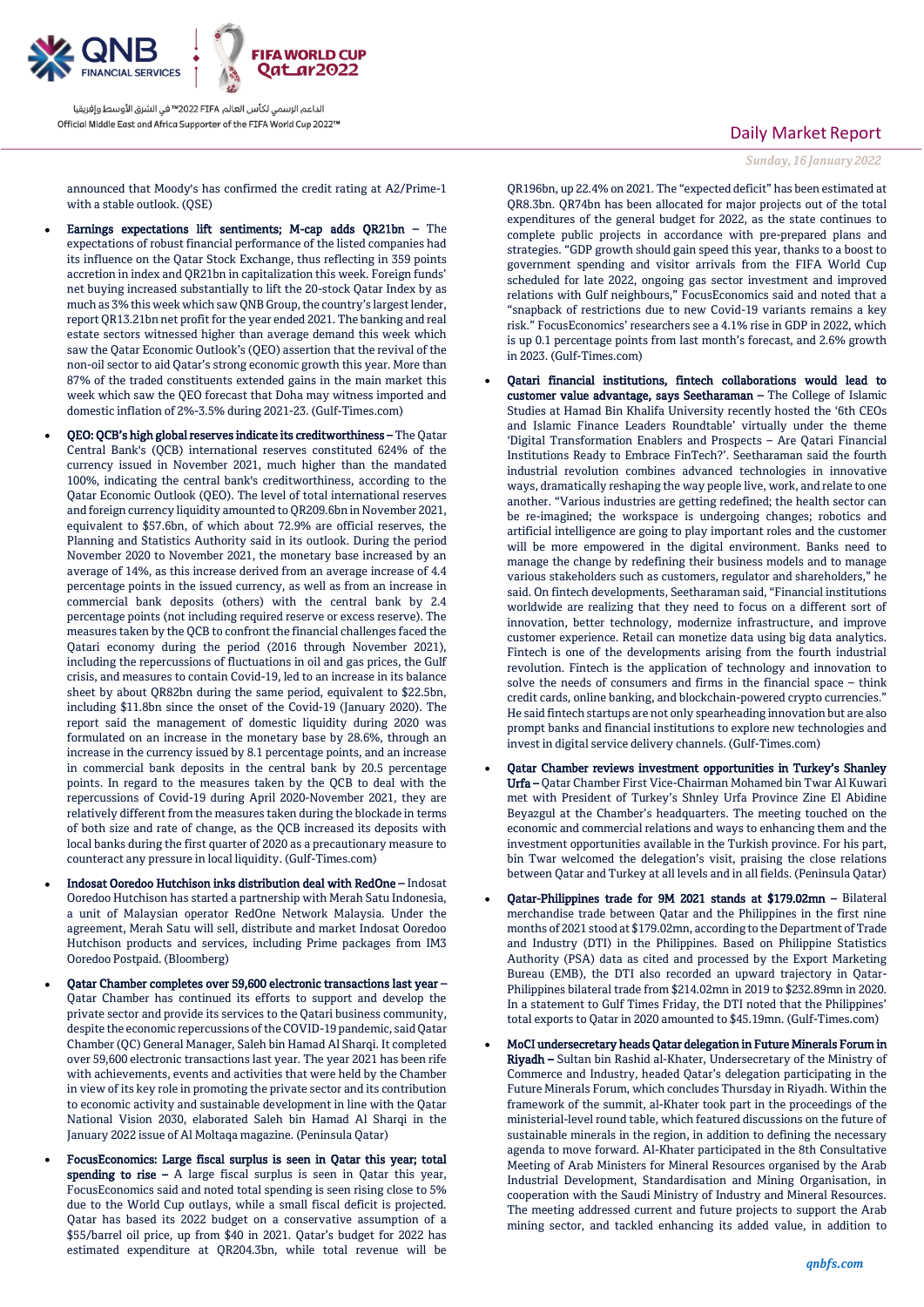

presenting visions and development strategies for this sector. (Gulf-Times.com)

- Kahramaa smart meters restore power remotely in five minutes Qatar General Electricity and Water Corporation (Kahramaa) has said that the smart meters started supporting the system to restore electricity of customers remotely taking hardly five minutes after bill payment. The smart meters will enable avoiding the manual electricity re-connection system, saving time of cus-tomers significantly as they don't need to call Kahramaa hotline to dispatch field team for restoring the disconnected electricity connection. (Peninsula Qatar)
- MoT's Maritime Transport Affairs conducted 14,535 transactions in 2021 – The Ministry of Transport (MoT) completed 3,173 transactions through Maritime Transport Affairs in fourth quarter of the last year. Out of total 3,173 transactions, 2,924 transactions were related to maritime vessels' main services, maritime licenses' services and sailor affairs' main services while only 249 transactions were related to maritime system services, the Ministry of Transport announced on its Twitter account. According to data released earlier, the Ministry of Transport had completed 3,443 transactions by Maritime Transport Affairs in third quarter of 2021. Earlier in the first and second quarters of the last year, the department of Maritime Transport Affairs had conducted 3,537 and 4,382 transactions respectively. (Peninsula Qatar)
- New book highlights strength and depth of Qatar-US ties Qatar and the United States have developed solid regional and international political relations marking a journey of nearly five decades since the beginning of their growing diplomatic ties. The two countries are enjoying deep understandings and partnerships in economic, investment, security and social sectors. The strong ties have been highlighted in a book 'Qatar-USA: A Half-Century Journey' co-authored by prominent Qatari academic, researcher and media personality, Dr. Khaled Al Jaber, who is also former Editor-in-Chief of The Peninsula newspaper; and former US Ambassador to Qatar, and former President of the Qatar-US Business Council, H E Patrick Nicholas Theros. The book, published in Washington DC, contains 10 chapters and about 232 pages and tells about a systematic historical growth and development of relations between Qatar and the United States during the past decades. (Peninsula Qatar)
- Social Development Minister lauds support of private institutions in achieving national goals - Minister of Social Development and Family, HE Maryam bint Ali bin Nasser Al Misnad, confirmed that the Ministry is constantly working to support its partnership with private associations and institutions, as they represent a real tributary in organizing the Ministry's tasks and competencies. The Minister, during the honoring ceremony held yesterday for the private associations and institutions that won the first round of the quality initiatives competition organized by the Ministry, said: "This celebration comes to serve the community, and affirms the Ministry's belief in the role played by private associations and institutions in cooperation with state institutions to achieve the goals of Qatar National Vision 2030. Her Excellency pointed out that private associations and institutions are one of the pillars of social capital, which also includes all voluntary institutions that contribute to economic, social and cultural development in society". (Peninsula Qatar)
- QCDC director lauds Shura Council for focus on Qatari job seekers' issue Director of Qatar Career Development Center (QCDC) Abdullah Al Mansoori has praised the Shura Council for the discussion on the Qatari job seekers'' issue, identifying the country's needs in terms of specializations required in the labor market and developing human resources in general. Mansoori said, "We thank Speaker of the Shura Council HE Hassan bin Abdullah Al Ghanim and the members of the council for shedding light on this matter that QCDC is working on as part of its efforts to support the State's endeavour to promote comprehensive national development and achieve the Qatar National Vision 2030 (QNV 2030). (Qatar Tribune)
- Qatar's hospitality sector fast embraces sustainable practices Enhancing sustainability drive in hospitality sector, 20 more hotels registered with Qatar Green Building Council (QGBC) programme are set to obtain Green Key certifications."QGBC implemented Green Key certification programme in hospitality sector in 2021 to create a culture of

# Daily Market Report

*Sunday, 16 January 2022*

environment-friendly practices in hotels following sustainability goals of the country," said QGBC Director, Eng Meshal Al Shamari. Speaking on a Qatar TV programme recently, Al Shammari said that 12 hotels operating in Qatar already received Green Key certifications. "The Green Key, an inter-national initiative, required a number of conditions from hotels like applying energy efficient electric system, lighting, regulating temperature, efficient air-conditioning system, waste management inside the hotels, proper ventilation and many more," said Al Shammari, adding that QGBC provided necessary support and evaluation guiding hotels to obtain the certification. (Peninsula Qatar)

### *International*

- Omicron is a limited, temporary headwind for global economy More than two years since Covid-19 was first discovered, the global economy is shrugging off a new wave of the pandemic. Over the past two years the Covid-19 virus has mutated and evolved through a number of variants of concern (VOC), with the latest being Omicron. Humanity's response to the pandemic has also evolved through several stages from hard lockdowns through to the development of effective vaccines, re-opening and more focused restrictions. The evolution of the virus and initial lockdowns led first to the largest globally synchronized recession since world war two in early 2020. Then, subsequent waves of the pandemic have acted as headwinds to the global economic recovery of declining intensity. Our analysis explains why Omicron acts as headwind for the global economy and why we expect the headwind to be both limited and temporary. First, Omicron is more contagious than earlier VOCs and has led to a massive surge in cases of Covid-19 (Chart 1). With 36 mutations in the spike protein, Omicron is approximately two to three times more transmissible than the Delta variant. In addition, Omicron's mutations also mean that antibodies from a previous infection, or vaccines developed to target the original virus, are much less effective. For example, the protection from two doses of the Pfizer-BioNTech vaccine against any symptomatic infection is estimated to have dipped below 40 percent. Indeed, it is fair to say that vaccines have been unable to prevent mild infections and transmission of the Omicron variant. Second, Omicron has already hit the core of the global economy. Omicron arrived in Europe and North America at the same time as the festive season encouraged travel and large indoor gatherings. Consequently, those regions have seen the largest surge in cases so far and countries have needed to tighten restrictions to avoid over-loading their healthcare systems (Chart 1). These two regions account for the lion's share (53 percent) of global GDP and have large consumer services sectors, which are most vulnerable to government restrictions, lockdowns, or people simply choosing to stay at home. In summary, we expect a negative hit to global economic activity beginning in Q4 2021 and continuing into Q1 2022, because Omicron is so contagious and has hit the core of the global economy. Now we turn to why we expect the economic headwind from Omicron to be both limited and temporary. (Qatar Tribune)
- Investors wary on bank growth despite executives' optimism While big US bank bosses were optimistic on the economic outlook on Friday, pointing to an uptick in some lending businesses and a jump in consumer spending, investors were skeptical on the growth outlook for the sector. JPMorgan Chase & Co, Citigroup Inc and Wells Fargo & Co, bellwethers of the US economy, reported combined profits of \$19billion for the fourth quarter, each comfortably beating analyst estimates. However, analysts noted that the beats were helped by reserve releases and other one-off items and that underlying performances were less compelling. Bank shares across the board (.SPXBK) were down 2.1%, with only Wells Fargo bucking the trend amongst the top six, amid worries over a decline in trading revenues and loan growth. Bank executives said the US economy is still on a healthy trajectory, despite headwinds including the wave of Omicron infections, 7% inflation, and supply chain bottlenecks. While loan growth, a key metric watched by analysts, was mixed, consumer lending and spending were up, they pointed out. (Reuters)
- *qnbfs.com* UK economy finally bigger than before pandemic in November – Britain's economy grew strongly in November to finally surpass its size just before the country went into its first COVID-19 lockdown, official data showed on Friday. The world's fifth-biggest economy expanded by a much faster than expected 0.9% in November - before the latest wave of COVID-19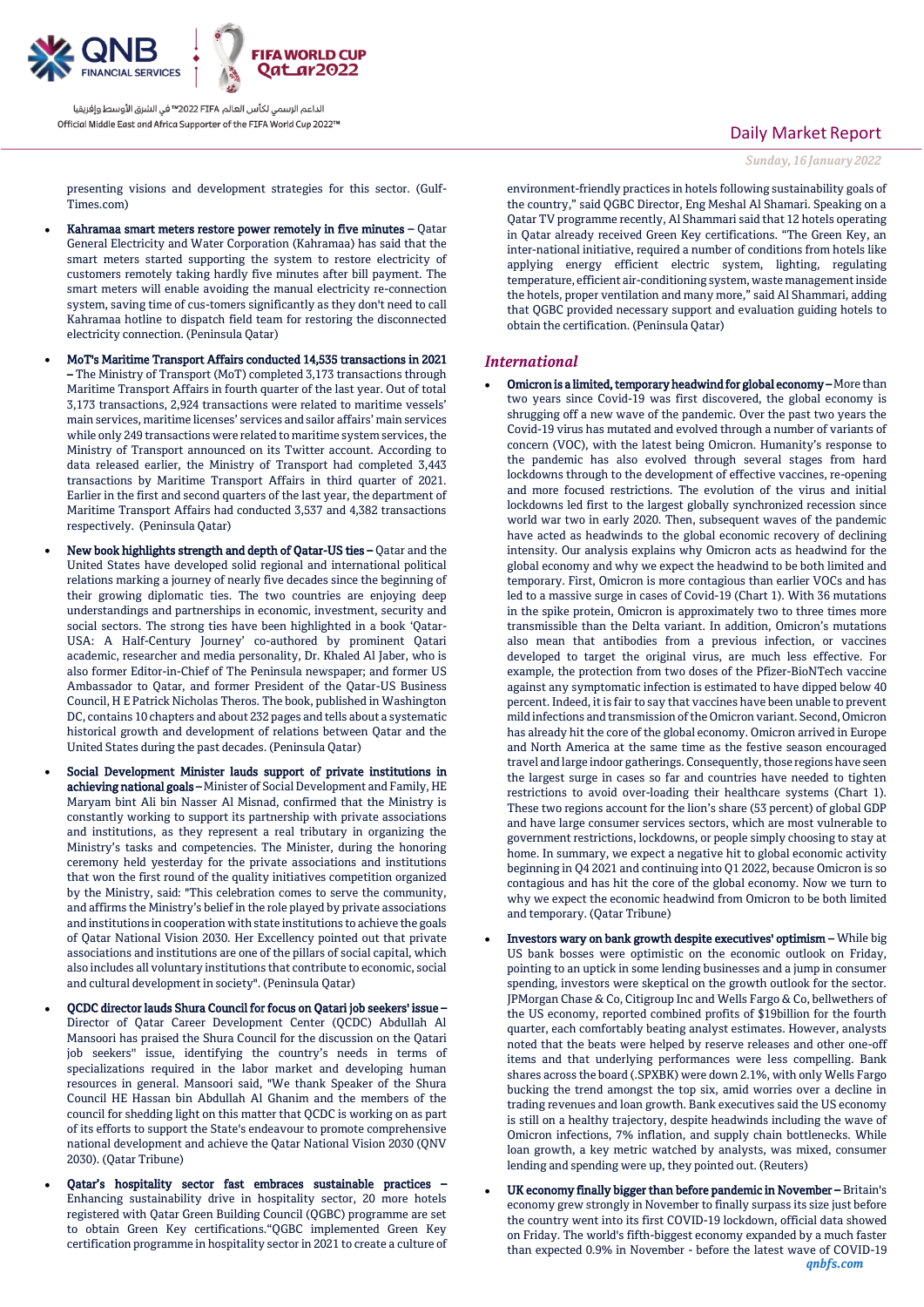

infections and restrictions for many firms - leaving it 0.7% bigger than it was in February 2020, the ONS said. Economists polled by Reuters had forecast monthly gross domestic product growth of 0.4% for November. "It's amazing to see the size of the economy back to pre-pandemic levels in November – a testament to the grit and determination of the British people," finance minister Rishi Sunak said. (Reuters)

- German industry expects economy to grow by 3.5% in 2022 Germany's BDI industry association said on Thursday it expected Europe's largest economy to grow 3.5% this year, giving a more cautious forecast than the government as it warned companies could face another "stop-and-go year" due to the pandemic. "The order books are full, but production is not keeping pace with demand. Pandemic restrictions and supply bottlenecks affect large parts of the economy," BDI President Siegfried Russwurm said. The BDI forecast is less optimistic than the government's estimates, published in October, in which Berlin predicted gross domestic product growth to accelerate to 4.1% this year from an estimated 2.6% in 2021.The industry lobby group said it expected export growth to halve to some 4% this year, pointing to supply problems with microchips and other important components which have hit production in Germany's large automobile sector badly. (Reuters)
- China's 4Q GDP growth seen hitting 1-1/2-year low, raising heat on policymakers – China's economy likely grew at the slowest pace in 1-1/2 years in the fourth quarter, dragged by weaker demand due to a property downturn, curbs on debt and strict COVID-19 measures, raising heat on policymakers to roll out more easing steps. Data on Monday is expected to show gross domestic product (GDP) grew 3.6% in October-December from a year earlier - the weakest pace since the second quarter of 2020 and slowing from 4.9% in the third quarter, a Reuters poll showed. On a quarterly basis, growth is forecast to rise to 1.1% in the fourth quarter from 0.2% in July-September. For 2021, GDP likely expanded 8.0%, which would be the highest annual growth in a decade, partly due to the low base set in 2020, when the economy was jolted by COVID-19 and stringent lockdowns. (Reuters)

### *Regional*

- S&P sees economic recovery in GCC countries boosting bank lending growth – S&P, a ratings agency, sees the economic recovery in Gulf Cooperation Council (GCC) countries boosting bank lending growth across the region. Lending growth was universal but uneven among GCC countries in 2021. The growth in bank lending in Saudi Arabia was led by strong gains in residential mortgage uptake, while retail and the oil sector accounted for much of its expansion in Kuwait. The government remained the main impetus for higher lending growth in Qatar. UAE and Bahrain remained the outliers, with lending growth weighed down by sluggish conditions in the hospitality and real estate sectors. Rising nonperforming loans (NPL) are a widespread phenomenon across much of GCC's banking sector, according to Fitch. The ratings agency sees NPLs continuing to rise above the average level of 3.7% prevailing on September 30, 2021, as regulatory forbearance measures are curtailed. Fitch expects GCC bank profitability to improve over the next couple of years as margins improve, benefitting from the expected increase in US interest rates with a knock-on effect on local interest rates. It reckons that a 100-basis point increase in interest rates would result in a 14% increase in earnings, provided that lending growth continues. (Bloomberg)
- Largest economic growth in 2022' Kuwait to top Gulf The World Bank in its report on the global growth expectations said the real GDP growth of Kuwait in 2022 is expected to increase by about 5.3% and 3% next year, while expecting the GDP of Saudi Arabia to grow by 4.9% this year and 2.3% in 2023 while at the same time expecting Kuwait's economy to achieve the largest growth in the Gulf region during the current year, reports Al-Rai daily. At the level of real GDP in the Gulf Cooperation Council countries, the bank expected it to achieve a growth of about 4.7% this year, an increase of 1% over its previous forecast last June, and 3% next year, down 0.2% from its previous forecast. As for Qatar, the World Bank (WB) expects that it will record an output growth of 4.8% in 2022 and 4.9% next year, while the UAE GDP is likely to grow by 4.6% this year and 2.9% in 2023, and that it will record Oman's output growth at 3.4%

## Daily Market Report

*Sunday, 16 January 2022*

this year and 4.1% next year, and Bahrain's by 3.2% in 2022 and about 2.9% in 2023. Globally, the bank expected the growth to slow significantly to 4.1% this year from 5.5% in 2021 and to continue to decline to 3.2% in 2023, as a pent-up increase in demand dissipates and governments end the huge financial and monetary support they provided at the beginnings of the Corona virus pandemic. (Bloomberg)

- Fitch: Higher oil prices will stem medium-term rise in Gulf Debt An upward trend in debt issued by government-related entities (GRE) across the six countries comprising the Gulf Cooperation Council is probably over in the medium term, helped by higher oil prices and a partial recovery from the pandemic, according to Fitch Ratings. GRE debt levels remain higher than before the pandemic in most countries, Fitch says. Upward trend in GRE debt/GDP could resume amid focus on national economic agendas and a drive for job creation, diversification and the energy transition. Privatization and asset sales could mitigate this trend over time. (Bloomberg)
- British MP: GCC, UK free trade negotiations nearing agreement Negotiations between the UK and the GCC to sign a free trade agreement are advanced and should reach a conclusion, at a governmental level, in a "relatively short time," a British lawmaker told the Emirates News Agency (WAM). Liam Fox, a member of the British Parliament, who previously served as UK's Secretary of State for Defense and Secretary of State for International Trade, said that negotiations with the GCC are "quite far advanced" and should reach an agreement "within relative touching distance." (Zawya)
- GCC investors purchased 1% of EU's issued bonds for Europe's recovery The European Commission hopes to attract more GCC investors and financial institutions to fund its €800 billion NextGenerationEU program, than the current one percent, said Johannes Hahn, EU Commissioner for Budget and Administration. NextGenerationEU is a temporary recovery instrument to help Europe repair the immediate economic and social damage brought about by the COVID-19 pandemic. Its focus is to direct investments mainly into green transition and digitalization from now till the end of 2026. (Zawya)
- Saudi's Almarai completes acquisition of Bakemart's businesses in UAE, Bahrain – Saudi Arabian food and beverage (F&B) giant Almarai has completed the acquisition of Bakemart's businesses in the UAE and Bahrain in a deal valued at SR93.5mn (\$25.4mn). The transaction to acquire 100% of the company was concluded on January 12, the Middle East's largest dairy company said on Thursday in a disclosure to the Saudi Stock Exchange (Tadawul). The company signed in March last year an agreement with Bakemart's shareholders in UAE and Bahrain to acquire 100% of their shares. (Zawya)
- Aramco Oil Pipelines investors miss funding goal with \$2.5bn bond sale A group of institutional investors that last year took a stake in Saudi Aramco's oil pipelines network sold \$2.5 billion in dual-tranche amortizing bonds on Thursday, significantly below the amount sought, a bank document showed. (Reuters)
- Saudi Arabia warns energy transition will cause oil-price spikes Saudi Arabia's finance minister echoed warnings from the kingdom's oil officials that a slowdown in fossil-fuel investment globally will cause spikes in energy prices. "We have very serious concerns that the world could run short of energy if we are not careful in managing the transition," Mohammed Al-Jadaan said. "In Saudi Arabia, we have an interest in maintaining demand. We are also worried that demand is increasing and there are no alternatives to fill that gap and we don't want oil prices to go too high." Al-Jadaan's comments, shortly after the government released its 2022 budget, underscore the alarm among some major oil producers that Western governments and energy companies are pulling back from fossil fuels too quickly. (Bloomberg)
- Saudi ACWA Power starts works on \$300mn Azerbaijan wind project Saudi Arabia's ACWA Power began construction works on a 240MW wind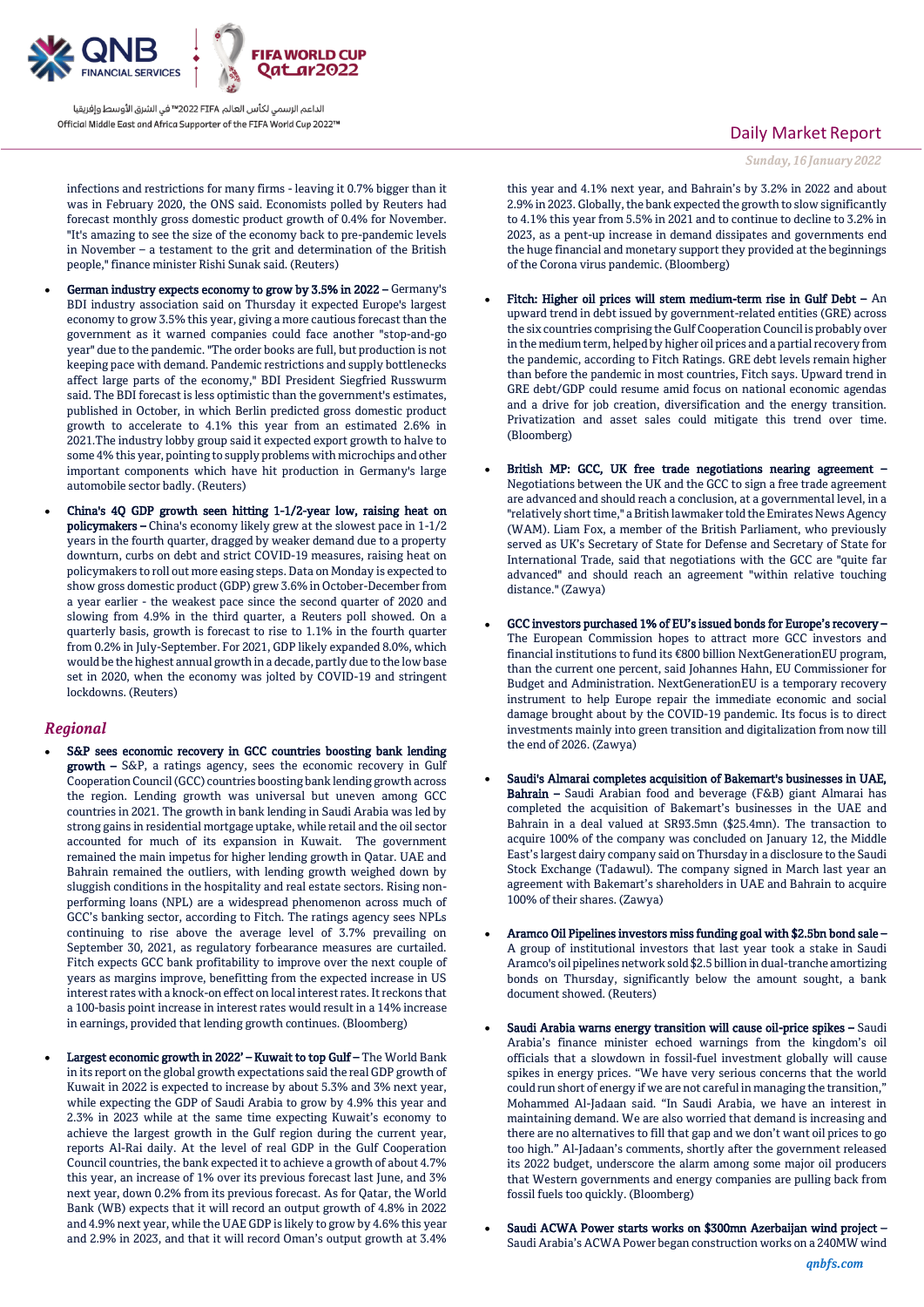

energy project in Azerbaijan with an investment value of SR1.125bn (\$300mn). This follows the signing of a power purchase agreement (PPA) and investment agreements the wind power project, which is located in the Absheron and Khizi regions of Azerbaijan, a statement said. The Saudi utility developer signed initial implementation agreements with Azerbaijan's Ministry of Energy in January 2020. The independent power producer (IPP) wind project will be developed under a build, own, operate (BOO) model. (Zawya)

- Saudi Arabia's ACWA Power announces start of operation of mega desalination plant – Saudi Arabia's International Company for Water and Power Projects, also known as ACWA Power, has announced the start of operation of the new water desalination facility in the kingdom. The financial impact of operating the plant, called Rabigh Three IWP, will be reflected in the 1Q2022 income statement of the company, the utility developer told the Saudi Stock Exchange (Tadawul). The reverse osmosisbased plant is said to be the largest of its kind in the world. It is expected to provide water supply to more than three million consumers in the cities of Makkah Al-Mokarramah, Jeddah and Mastorah. (Zawya)
- Standard & Poor's forecasts interest rates in the UAE Hossam Abdulnabi (Dubai) Standard & Poor's Ratings Agency "S&P Global" expected three interest rate increases in UAE banks this year, the first of which will be in May, after the US Federal Reserve's decision to raise interest rates in 2022. . She said that Emirati banks will benefit from raising interest rates in 2022 by the US Federal Reserve, which will lead to a similar reaction from the central banks in the Gulf Cooperation Council countries in general, given the linkage of their currencies to the US dollar, explaining that the effect of a 100 basis point increase in rates The interest in UAE banks will be represented by a growth in net income by 16%, in addition to an increase in net shareholders' equity by approximately 2%. (Bloomberg)
- UAE faces risk of inclusion on Global Watchlist over Dirty Money The UAE is at increased risk of being placed on a global watchdog's list of countries subject to more oversight for shortcomings in combating money laundering and terrorist financing, even after a recent government push to stamp out illicit transactions. The Financial Action Task Force is leaning toward adding the UAE to its "gray list" early this year, one of two classifications used by the intergovernmental body for nations determined to have "strategic deficiencies," according to people familiar with the matter, who requested anonymity because the discussions are private. Should the FATF approve the designation, it would be among the most significant such steps in the Paris-based group's three-decade history given the UAE's position as the main financial hub of the Middle East. The FATF currently puts 23 countries – including Albania, Syria and South Sudan – under closer scrutiny, with only Iran and North Korea on its highest-risk "black list." (Bloomberg)
- Dubai's Averda said to be in Better World SPAC merger talks Dubaibased provider of waste-disposal services Averda is in talks to go public through a merger with Better World Acquisition Corp., a blank-check firm, according to people with knowledge of the matter, in what would be a rare deal involving a US-listed SPAC and a Middle Eastern company. The transaction's size couldn't immediately be learned. A deal, if reached, could be announced in coming weeks, one of the people said. Averda representatives and a Better World spokesperson declined to comment. Led by Chief Executive Officer Malek Sukkar, Averda is one of the largest waste management firms in the Middle East and Africa. The privately owned business has in the past considered an initial public offering and sold a 33% stake to Bahrain-based private equity firm Growthgate Capital in 2008. (Bloomberg)
- \$1.22bn worth of weeklong transactions in Dubai The real estate and properties transactions valued at AED4.5bn in total during the week ending 14 January 2022. The sum of transactions was 1,559. 219 plots were sold for AED 1.12bn, 1,022 apartments and villas were sold for AED2.25bn. Data from Dubai Land Department (DLD) showed that the top three transactions were a land in Island 2 sold for AED75mn, followed by a land that was sold for AED75mn in Island 2, and a land sold for AED75mn in Island 2 in third place. Jabal Ali First recorded the most transactions for

### Daily Market Report

*Sunday, 16 January 2022*

this week by 99 sales transactions worth AED 227.19mn, followed by Al Hebiah Fifth with 44 sales transactions worth AED97.93mn, and Wadi Al Safa 5 with 8 sales transactions worth AED37mn in third place. (Zawya)

- Abu Dhabi IHC's subsidiary agrees to RAK Cement Investment deal Abu Dhabi's International Holding Co. (IHC) subsidiary APEX Holding has agreed to a sale and purchase deal by Ras Al Khaimah Cement Investment. Ras Al Khaimah Cement Investment will acquire the entire shares of IHC and Chimera Investments in APEX Holding, via the issuance of bonds mandatorily convertible into shares in APEX Holding and approve the issuance of mandatory convertible bonds with a total value of AED 3.05bn (\$830.5mn) to IHC and Chimera Investments, in exchange for their entire shares in the company. (Zawya)
- IHC subsidiary acquires 75% stake in Abu Dhabi Vegetable Oil Company – International Holding Company's (IHC) wholly owned subsidiary IHC Food Holding has acquired a controlling stake in Abu Dhabi Vegetable Oil Company (ADVOC), the UAE conglomerate announced. The acquisition of 75% shareholding of ADVOC is part of a settlement agreement with Dubai Islamic Bank against a total consideration of AED91mn (\$24.7mn), IHC said in a disclosure to the Abu Dhabi Securities Exchange (ADX). (Zawya)
- S&P affirms Kuwait at 'A+'; Outlook remains negative S&P Global Ratings affirmed its long- and short-term foreign- and local-currency sovereign credit ratings on Kuwait at 'A+/A-1'. The outlook remains negative. The negative outlook primarily reflects risks over the next 12- 24 months relating to the government's ability to overcome the institutional roadblocks preventing it from implementing a financing strategy for future deficits. (Bloomberg)
- Oman's Bank Muscat FY 2021 net profit 16% higher at \$493mn Oman's largest lender by assets, on Wednesday reported a 16 percent jump in fullyear 2021 net profit to OMR189.63mn (\$493mn) on the back of higher operating income and lower impairment charges. Net interest income from conventional banking and net income from Islamic financing was over 4% higher at OMR335.5mn rials compared with OMR322mn in the year-ago period. Non-interest income was QMR140mn compared with OMR134.4mn for year ended December 31, 2020, the bank said in a statement on the Muscat Stock Exchange. (Zawya)
- Fitch Revises National Bank of Oman's Outlook to Stable; Affirms at 'BB- ' – Fitch Ratings has revised National Bank of Oman SAOG's (NBO) Outlook to Stable from Negative and affirmed the bank's Long-Term Issuer Default Rating (IDR) at 'BB-'. Fitch has also affirmed the bank's Viability Rating (VR) at 'bb-'. The rating actions follow a similar action on Oman's sovereign rating on 20 December 2021 (see "Fitch Revises Oman's Outlook to Stable; Affirms at 'BB-'" at www.fitchratings.com). Fitch has also revised its outlook on the Omani operating environment score to stable from negative. The outlook revision reflects our view that pressures on the operating environment from the pandemic and lower oil prices have eased sufficiently, and that the bank's financial metrics have been resilient in the past quarters, despite these pressures. (Bloomberg)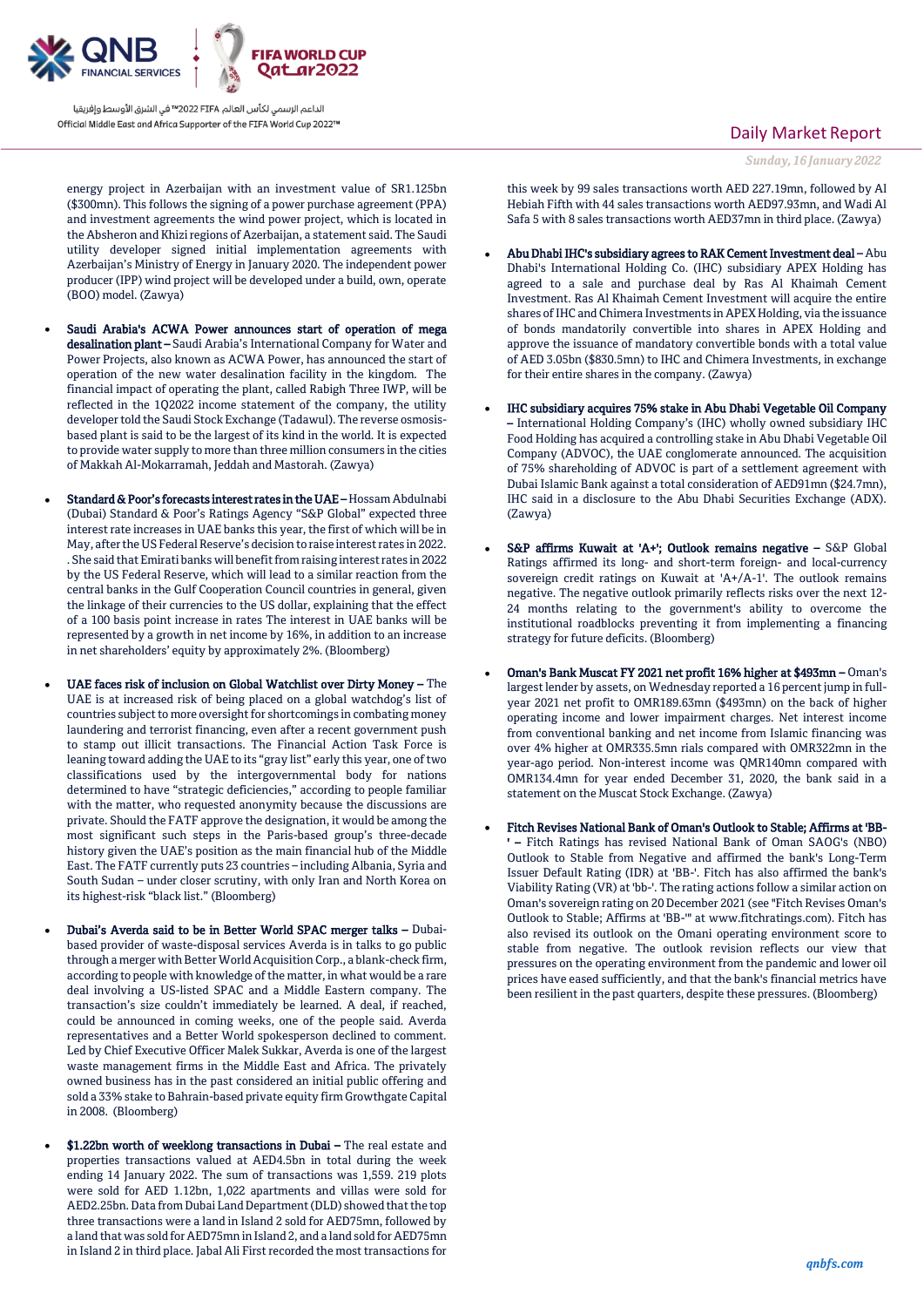

## Daily Market Report

*Sunday, 16 January 2022*

## *Rebased Performance*



#### *Source: Bloomberg* 1.0% 1.3% 1.2% 0.7% 0.2% (0.0%) (0.4%) (0.5%) 0.0% 0.5% 1.0% 1.5% Saudi Arabia Qatar Kuwait Bahrain Oman Abu Dhabi Dubai;

Asset/Currency Performance Close (\$) 1D% WTD% YTD% Gold/Ounce 1,822.54 (0.2) 1,822.54 (0.2) 1,822.54 (0.2) 1,4 (0.4) Silver/Ounce 23.09 (0.2) 3.2 (0.9) 3.2 (0.9) Crude Oil (Brent)/Barrel (FM Future) 84.47 (0.2) Crude Oil (WTI)/Barrel (FM Future) 82.12 (0.6) 4.1 9.2 Natural Gas (Henry Hub)/MMBtu 19.1 LPG Propane (Arab Gulf)/Ton 116.50 (2.7) 4.8 4.8 3.8 LPG Butane (Arab Gulf)/Ton 154.13 (1.8) 0.3 10.7 Euro 1.15 0.1 0.8 0.7 Yen (1.2) (0.8) (1.2) (0.8) (0.8) (1.2) (0.8) (1.2) (0.8) (1.2) (0.8) (1.2) (0.8) GBP  $1.37$  0.0 0.9 0.9 1.3 CHF  $0.3$  0.1  $0.3$  0.1  $0.8$  0.1  $0.1$ AUD  $0.73$   $0.73$   $0.0$   $0.0$   $1.4$   $0.3$ USD Index 94.79 (0.1) (1.0) (0.9) RUB  $76.30$   $2.2$ BRL  $0.18$   $0.18$   $0.1$   $0.1$   $0.01$   $0.20$   $0.8$ 

## *Source: Bloomberg*

| <b>Global Indices Performance</b>       | Close      | 1D%*  | WTD%* | YTD%*   |
|-----------------------------------------|------------|-------|-------|---------|
| <b>MSCI</b> World Index                 | 3,182.06   | (1.0) | 0.1   | (1.5)   |
| DJ Industrial                           | 36,113.62  | (0.5) | (0.3) | (0.6)   |
| S&P 500                                 | 4,659.03   | (1.4) | (0.4) | (2.2)   |
| NASDAQ 100                              | 14,806.81  | (2.5) | (0.9) | (5.4)   |
| STOXX 600                               | 486.05     | 0.1   | 0.9   | 0.3     |
| <b>DAX</b>                              | 16,031.59  | 0.3   | 1.4   | 2.2     |
| <b>FTSE 100</b>                         | 7,563.85   | 0.2   | 2.0   | 3.8     |
| <b>CAC 40</b>                           | 7,201.14   | (0.4) | 0.7   | 1.3     |
| Nikkei                                  | 28,489.13  | (0.6) | 1.4   | (0.1)   |
| <b>MSCI EM</b>                          | 1,263.30   | (0.3) | 3.0   | 2.5     |
| <b>SHANGHAI SE Composite</b>            | 3,555.26   | (1.2) | (0.4) | (2.4)   |
| <b>HANG SENG</b>                        | 24,429.77  | 0.2   | 4.1   | 4.5     |
| <b>BSE SENSEX</b>                       | 61,235.30  | (0.0) | 3.0   | $6.0\,$ |
| Bovespa                                 | 105,529.50 | 0.2   | 4.7   | 1.4     |
| <b>RTS</b><br>$\cdots$<br>$\sim$ $\sim$ | 1,516.99   | (5.9) | (1.8) | (4.9)   |

*Source: Bloomberg (\*\$ adjusted returns)*

# *Daily Index Performance*